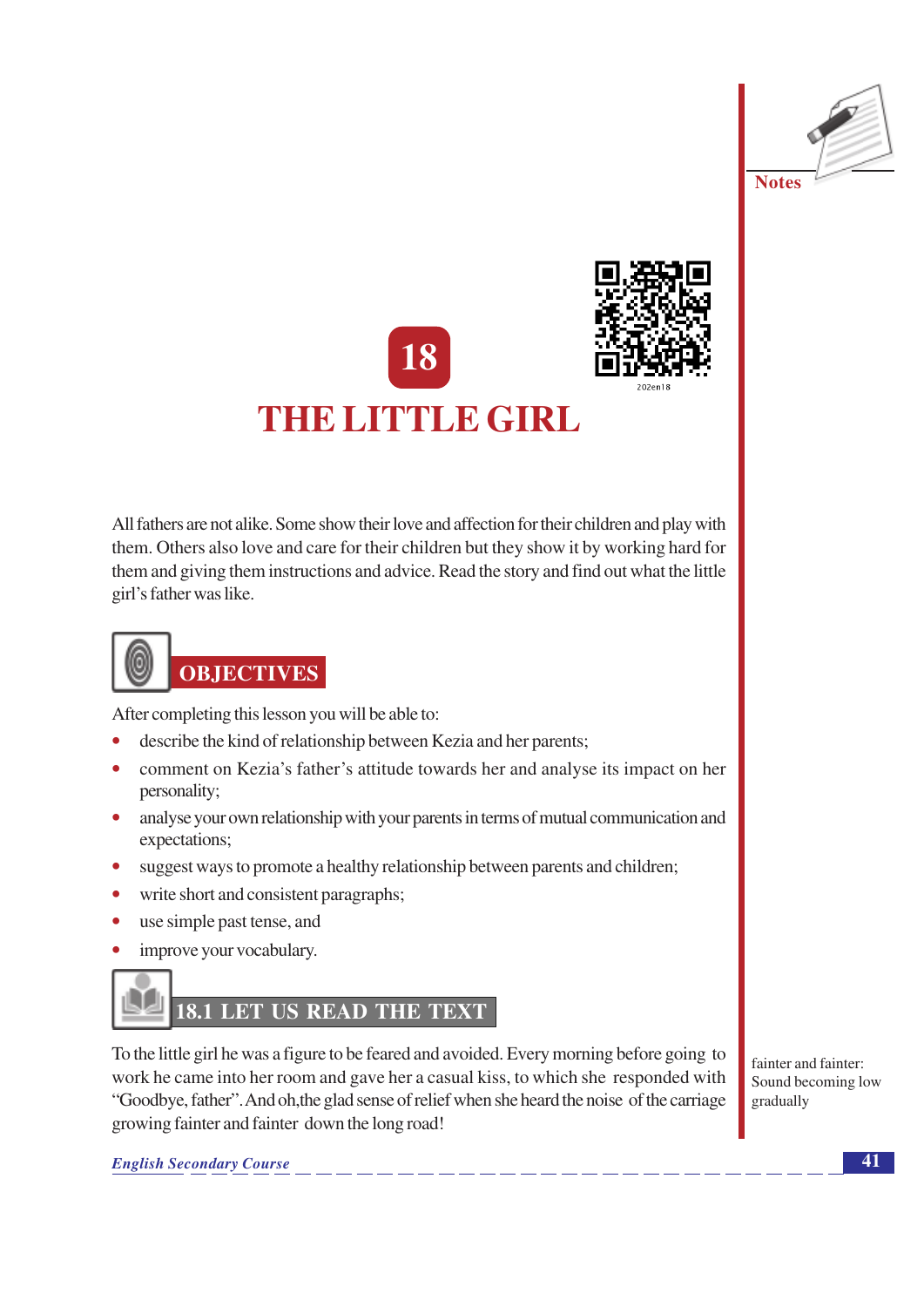



In the evening when he came home she stood near the staricase and heard his loud voice in the hall. "Bring my tea into the drawing-room...Hasn't the paper come yet? Mother, go and see if my paper's out there-and bring me my slippers."

"Kezia", mother would call her, "if you are a good girl you can come down and take off father's boots." Slowly the girl would slip down the stairs, more slowly still, across the hall, and push open the drawing-room door.

By that time he had his spectacles on and looked at her over them in a way that was terrifying to the little girl.

"Well, Kezia, hurry up and pull off these boots and take them outside. Have you been a good girl today?"

"Id-d-don't know, father."

"You d-d-don't know? If you stutter like that mother will have

to take you to the doctor."

She never stuttered with other people–had quite given it up – but only with father, because then she was trying so hard to say the words properly.

"What's the matter? What are you looking so wretched about? Mother, I wish you teach this child not to appear on the brink of suicide ... Here, Kezia, carry my tea cup back to the table carefully."

He was so big – his hand and his neck, especially his mouth when he yawned. Thinking about him alone was like thinking about a giant.

On Sunday afternoons grandmother sent her down to the drawing – room to have a "nice" talk with father and mother". But the little girl always found mother reading and father stretched out on the sofa, his handkerchief on his face, his feet on one of the best cushions, sleeping soundly and snoring.

She sat on a stool, gravely watched him until he woke and stretched, and asked the time – then looked at her.

"Don't stare so, Kezia. You look like a little brown owl."

One day, when she was kept indoors with a cold, the grandmother told her that father's birthday was next week, and suggested she should make him a pin-cushion for a gift out of a beautiful piece of yellow silk.

to pull off: remove

to stutter: not to speak normally due to a speech problem

wretched: miserable, very sad

brink of suicide: extremely dejected and frustrated

nice talk: here means polite and informal talk/ interaction

stretch out: to keep legs straight on the sofa or bed

gravely: seriously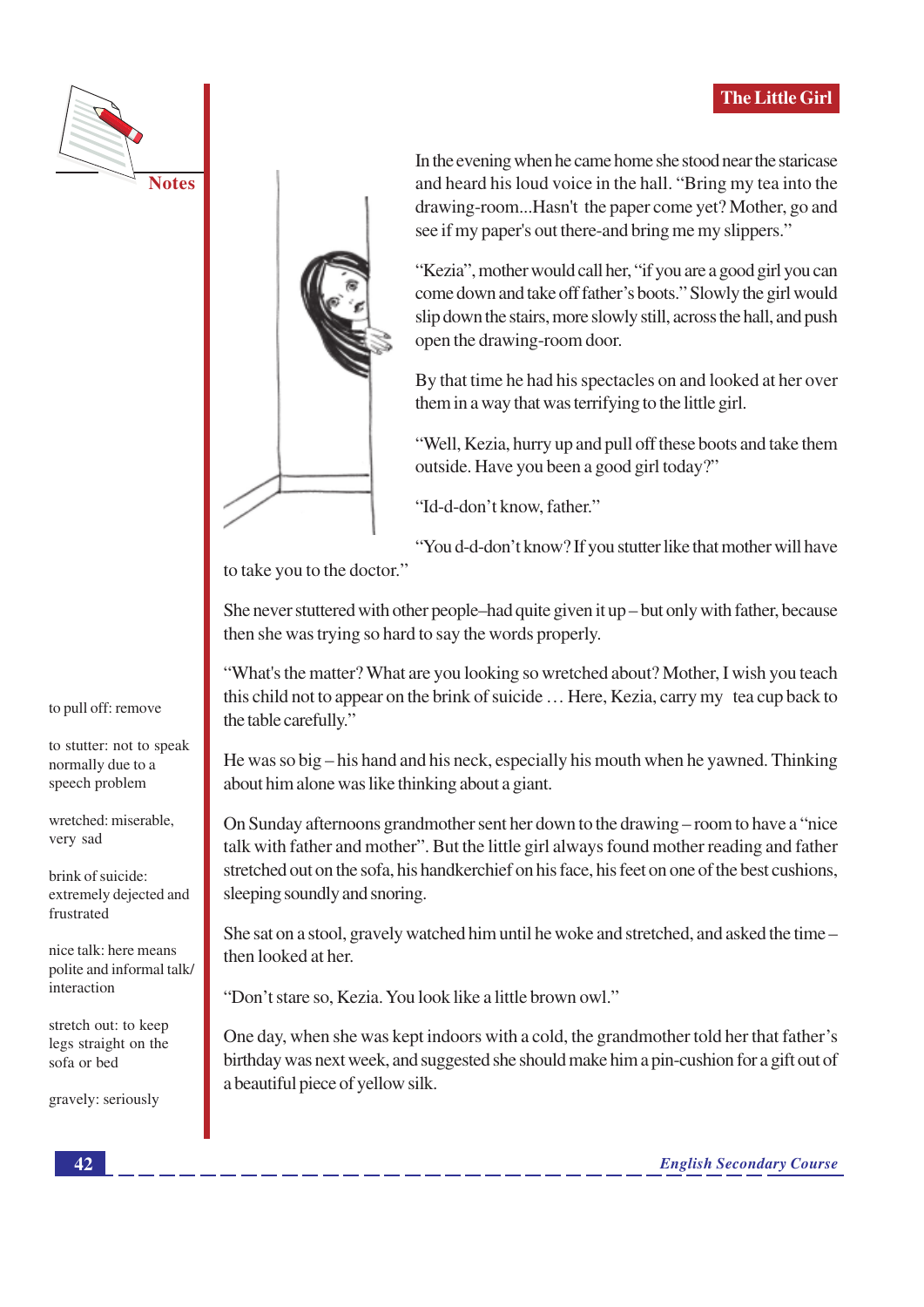

Laboriously with double cotton, the little girl stitched three sides. But what to fill it with? That was the question. The grandmother was out in the garden, and she wandered into mother's bedroom to look for 'scraps'. On the bed table she discovered, a great many sheets of fine paper, gathered them up, tore them into tiny pieces, and stuffed her case, then sewed up the fourth side.

That night there was a hue and cry in the house. Father's great speech for the Port Authority had been lost. Rooms were searched-servants questioned. Finally mother came into Kezia's room.

"Kezia, I suppose you didn't see some papers on a table in our room?"

"Oh yes," she said, "I tore them up for my surprise."

"What" screamed mother "Come straight down to the diningroom this instant."

And she was dragged down to where father was pacing to and fro, hand behind his back.

"Well?" he said sharply.

Mother explained.

He stopped and stared at the child.

"Did you do that?"

"N-n-no," she whispered.

"Mother, go up to her room and fetch down the damned thingsee that the child's put to bed this instant."

Crying too much to explain, she lay in the shadowed room watching the evening light make a sad little pattern on the floor.

Then father came into the room with a ruler in his hands.

"I am going to beat you for this," he said.

"Oh, no, no", she screamed, hiding under the bed clothes.

He pulled them aside.

"Sit up," he ordered, "and hold out your hands. You must be taught once and for all not to touch what does not belong to you."

**English Secondary Course** 





stared: looked angrily

to fetch down: to bring down

screamed: shouted/ cried fiercely due to fear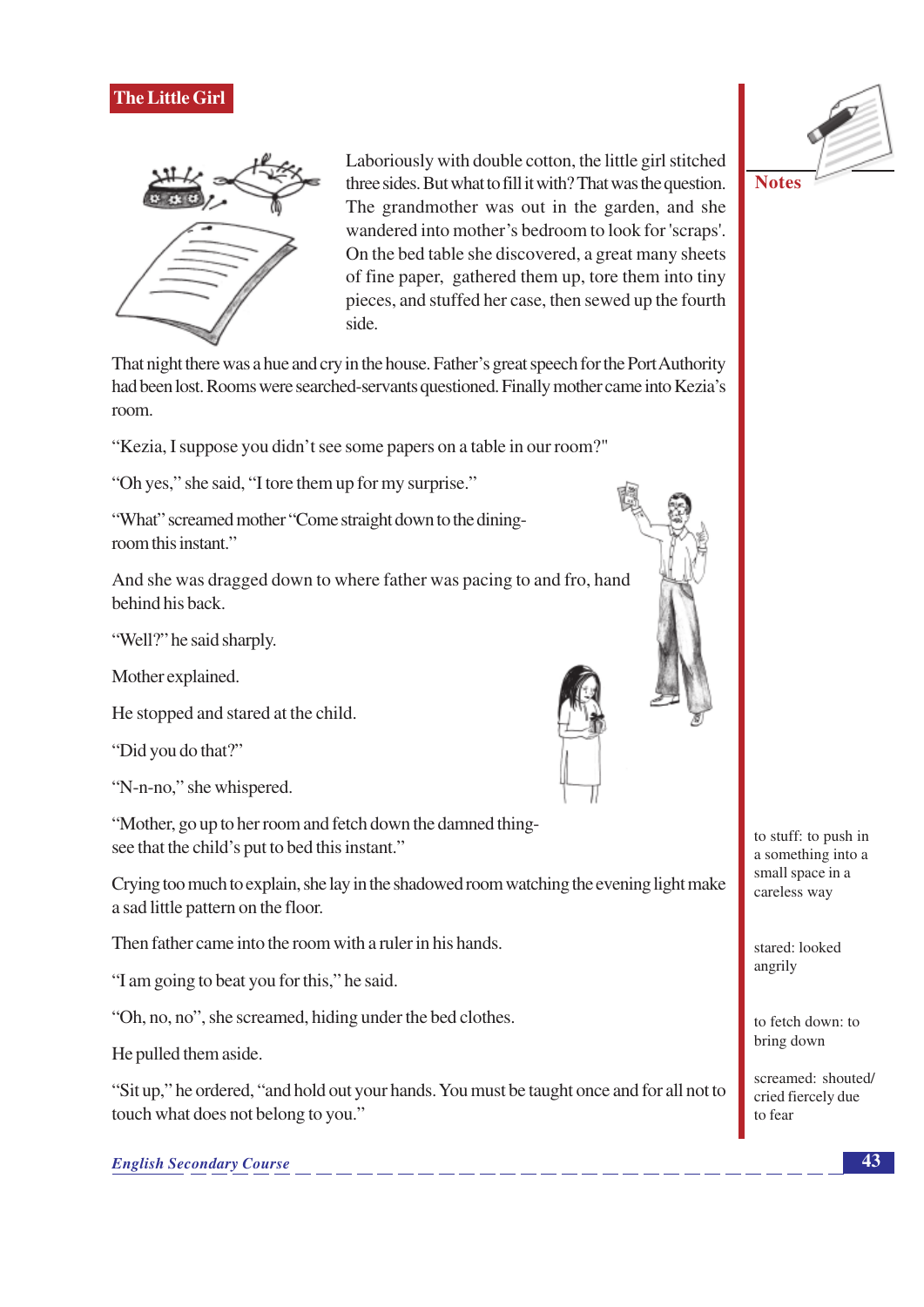

"But it was for your b-b-birthday."

Down came the ruler on her little, pink palms.

Hours later, when the grandmother had wrapped her in a shawl and rocked her in the rockingchair, the child clung to her soft body.

"What did God make fathers for?" she sobbed.

"Here's a clean hanky, darling. Blow your nose. Go to sleep, pet; you'll forget all about it in the morning. I tried to explain to Father but he was too upset to listen tonight."



But the child never forgot. Next time she saw him she quickly put both hands behind her back and a red colour flew into the cheeks.

The MacDonalds lived next door. They had five children. Looking through a hole in the fence the little girl saw them playing 'tag' in the evening. The father with the baby Mao on his shoulders, two little girls hanging on to his coat pockets ran round and round the flower beds, shaking with laughter. Once she saw the boys turn the hose on him-turn the hose on him-and tried to catch them laughing all the time.

Then it was she decided there were different sorts of fathers.

Suddenly, one day, mother became ill, and she and grandmother went to hospital.



The little girl was left alone in the house with Alice the cook. That was all right in the daytime, but while Alice was putting her to bed she grew suddenly afraid.

"What'll I do if I have a nightmare?" she asked. "I often have nightmares and then Grannie takes me into her bed-I can't stay in the dark–It all gets 'whispery'....."

"You just go to sleep, child," said Alice, pulling off her socks, "and don't you scream and wake your poor Pa."

But the same old nightmare came–the butcher with a knife and a rope, who came nearer and nearer, smiling that dreadful smile, while she could not move, could only stand still, crying out, "Grandma! Grandma!" She woke shivering to see father beside her bed, a candle in his hand.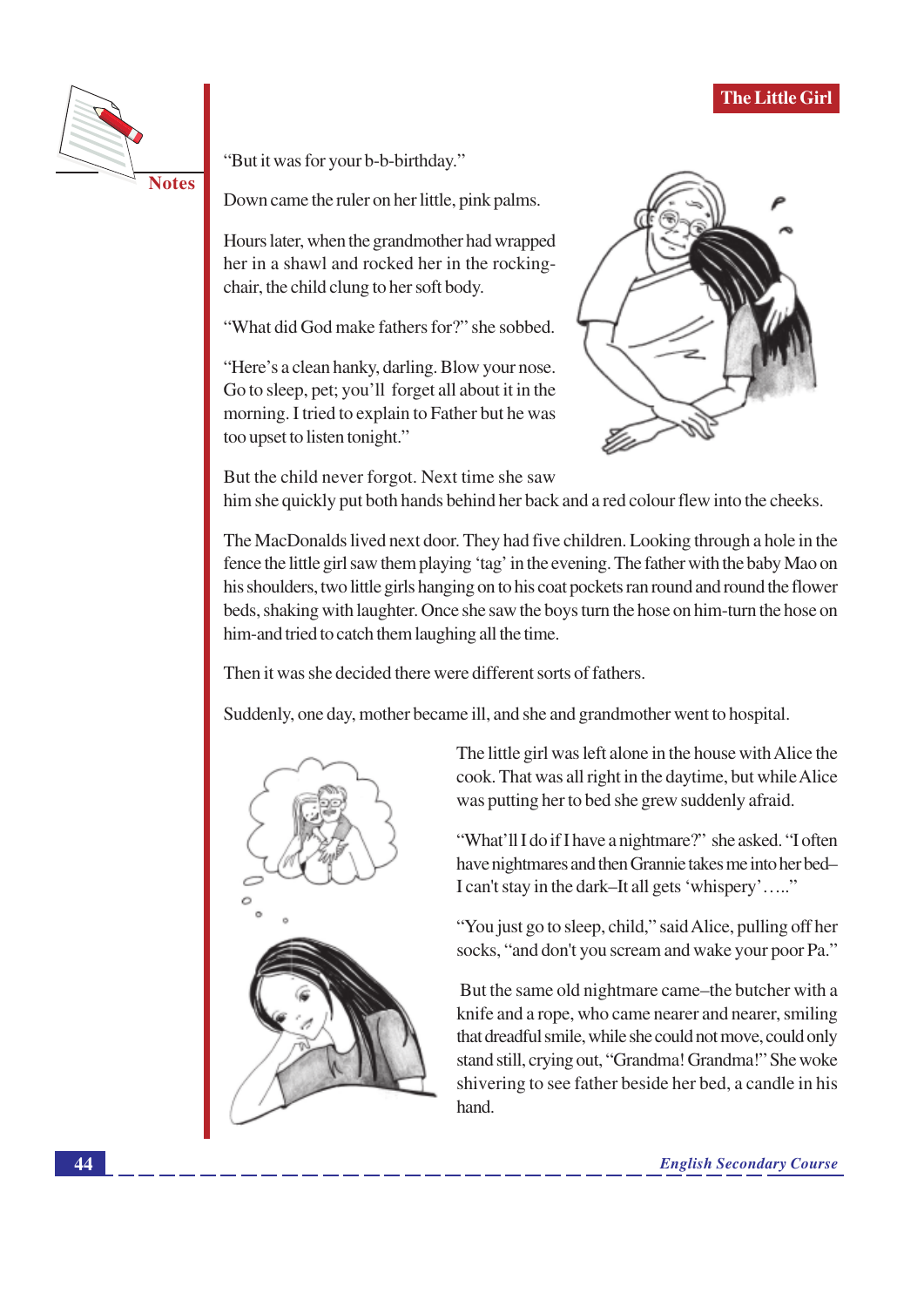"What's the matter?" he said.

"Oh, a butcher-a knife-I want Grannie." He blew out the candle, bent down and caught up the child in his arms, carrying her along the passage to the big bedroom. A newspaper was on the bed–a half-smoked cigar was near his reading-lamp. He put away the paper, threw the cigar into the fire-place, then carefully tucked up the child. He lay down beside her. Half asleep still, still with the butcher's smile all about her it seemed she crept close to him, snuggled her head under his arm, held tightly to his shirt.

Then the dark did not matter; she lay still.

Tired out, he slept before the little girl. A funny feeling came over her. Poor father, not so big, after all-and with no one to look after him. And everyday he had to work and was too tired to be a Mr. Macdonald. .... She had torn up all his beautiful writing... She stirred suddenly, and sighed.

"What's the matter?" he asked her. "Another dream?"

"Oh," said the little girl, "my head's on your heart. I can hear it going. What a big heart you've got, father dear."



- Katherine Mansfield (an adaptation)

#### **18.2 LET US UNDERSTAND THE TEXT**

#### **18.2.1 PART 1**

Unit -1 tells you about the relationship between Kezia and her father and how Kezia is affected. Lets read and find out what Kezias father expects from her and how she responds to it. The expression 'to be feared and avoided' indicates that she was afraid of her father. He would always give her instructions or orders but never made an effort to know what she expected from him. She wanted his love and company. He only wanted her to be obedient, disciplined, organized and a perfect person. He expected her to accept the things as they are and not to question anything. As a result she couldn't build up self confidence and didn't feel free to talk. If she tried to talk she would end up stuttering. Her father never tried to find out what was going wrong on in her life. He never gave her time to open her mind to him.

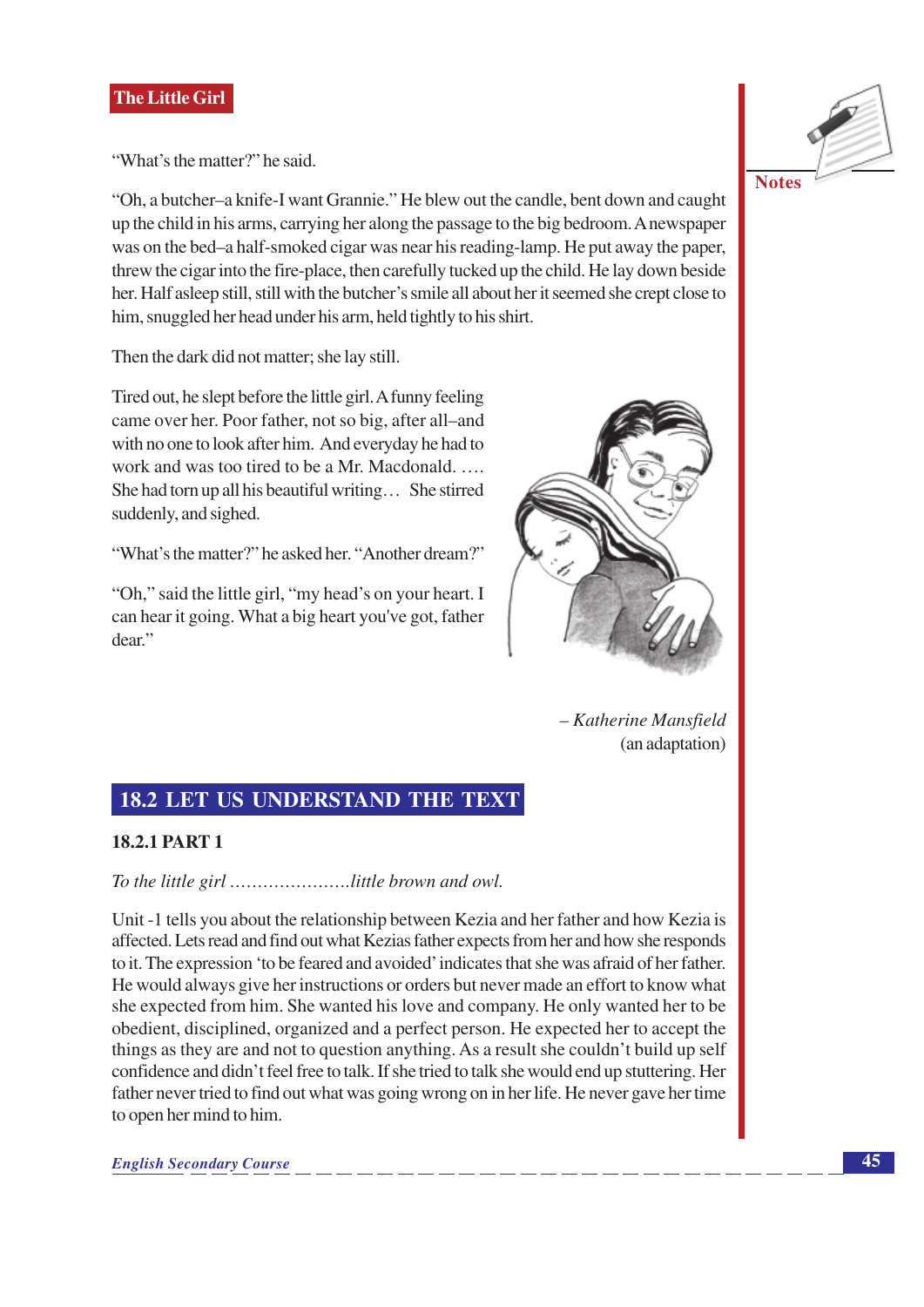



Your father is back home from his place of work You have told him about your programme of going to a movie with your friends and have demanded money for it. He is not happy at your decision and does not approve of it. You have objected to his disapproval by saying, "Papa, I don't expect this of you!" In this connection your father has asked you to share your expectations from him. He also tells you about his expectations from you. Write three expectations you think your parents should fulfil and three which they would want you to consider. One example is given for you. Write two more.

|    | <b>Children's expectations</b>                                         |    | <b>Parents' expectations</b>                          |
|----|------------------------------------------------------------------------|----|-------------------------------------------------------|
|    | Parents should not force their likes<br>and dislikes on their children | 1. | Children should give due respect<br>to their parents. |
|    |                                                                        | 2. |                                                       |
| 3. |                                                                        | 3. |                                                       |

### **INTEXT QUESTIONS 18.1**

Answer the following questions.

- $\mathbf{1}$ (i) Write Kezia's feelings about her father. Pick out the expressions/phrases from the text to support your answer.
	- (ii) What was the real reason behind Kezia's stuttering?
	- (iii) Kezia's parents never encouraged her to have an open conversation with them. Give an example from the text.
	- (iv) Kezia did not object to her parents' attitude towards her. Describe at least two options she could have considered in order to make them understand her view point, also mention one positive and one negative consequence of her efforts. One example is given for you.

Example:

Option: Kezia could have expressed her feelings to her mother that she wanted to have a more open relationship with them.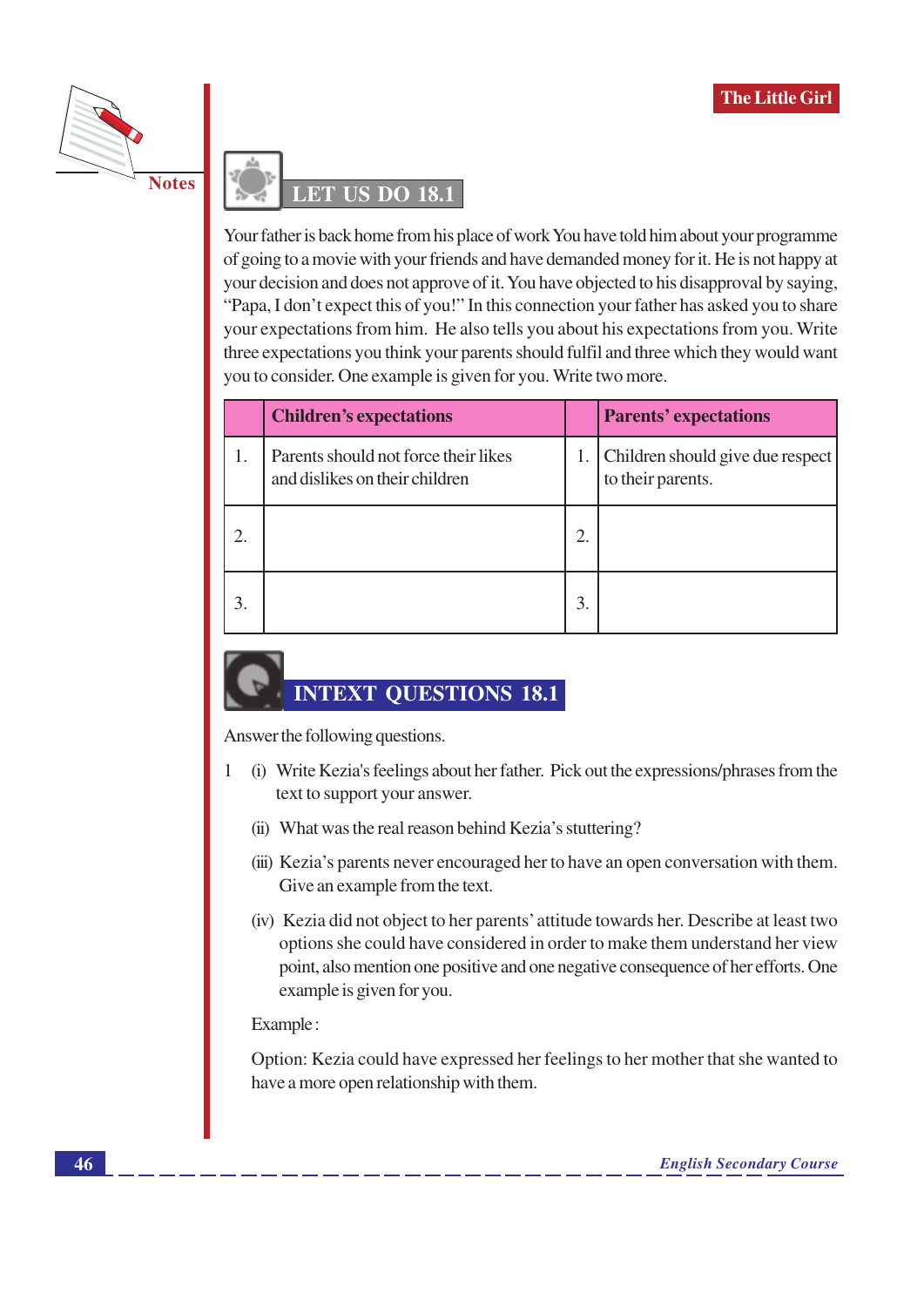

- 2. Why do you think Kezia was more attached to her grandmother than to her mother?
- 3. Kezia's mother is passive in her attitude towards her. If you were in her mother's place what would you have done to promote a more positive relationship between Kezia and her father?
- 4. Read the following statements and write 'True', 'False', or 'Not sure' against each one.
	- Kezia was scared of her father. a.
	- Her father did not like her  $h$
	- Her father did not love her.  $\mathbf{c}$ .
	- $d_{\cdot}$ Her grandmother always showed interest in her.
	- Kezia's mother was careless about her daughter. e.
	- $f_{1}$ Her father always disapproved of every move of hers.
- 5. Tick Ithe right option to complete the following statement

Kezia's grandmother sent her to have a nice talk with her parents so that

- she could get over the feeling of fear of her father.
- she could tell her father how deeply she missed his love and company.
- her mother comes to understand her daughter's feelings and takes interest in her.
- the communication gap that was harming her personality development could be overcome.
- all the above reasons.

# LET US LEARN NEW WORDS 18.1

Pick out the words from the passage which are similar in meaning to the following:

- seriously
- $-$  very unhappy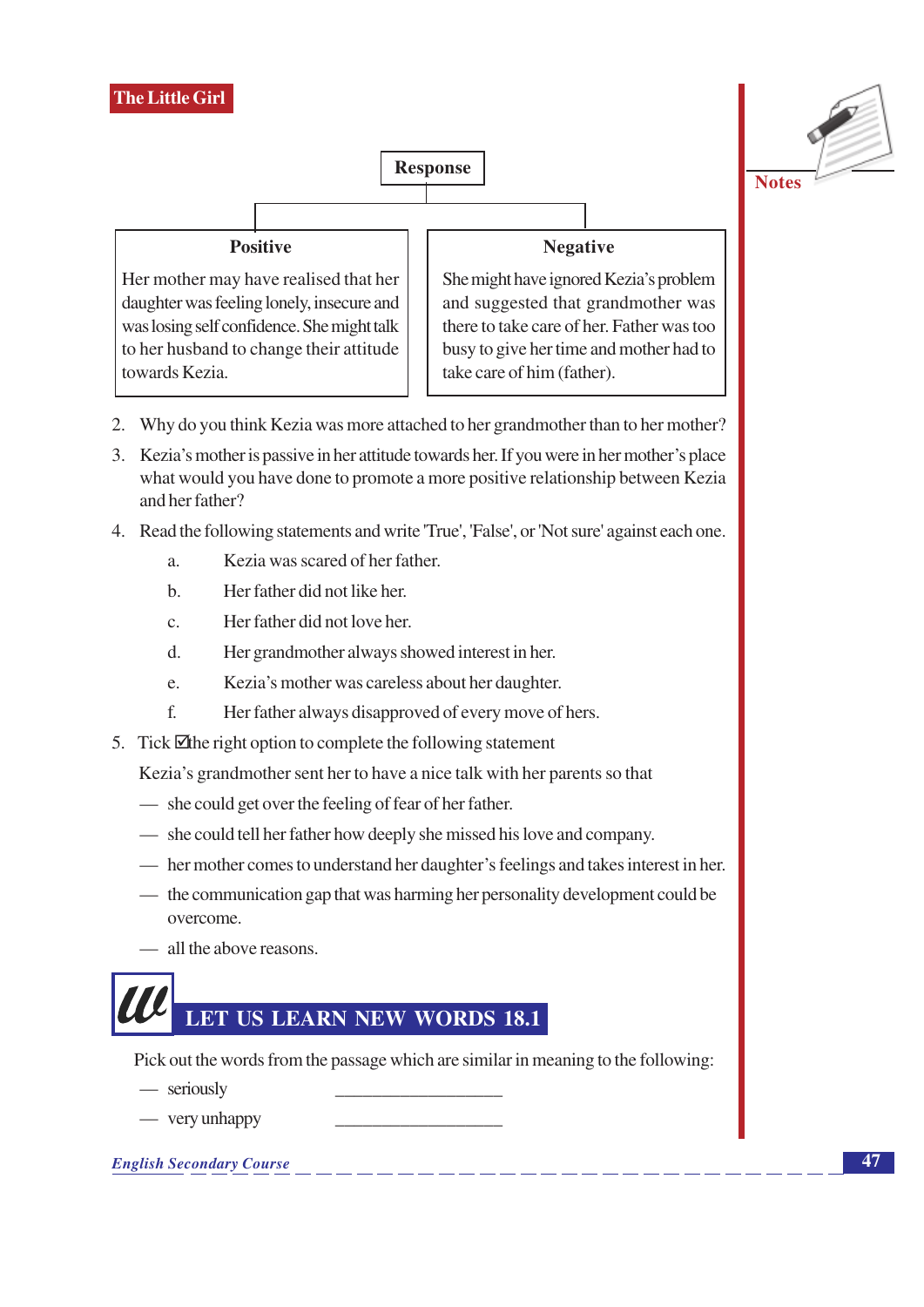



What makes us give gifts to our parents? How do we expect them to respond to our token of affection?

Tick  $\boxtimes$  your choice

- (i) Take it and put it among other gifts.
- (ii) Give us a return gift.
- (iii) Appreciate our feelings behind it.

Kezia gives a gift to her father on his birthday. Let us read and find out how he responds to her.

#### **18.2.2 PART 2**

#### 

On the suggestion of her grandmother Kezia makes a beautiful pin cushion for her father's birthday. She thought he would appreciate her feelings behind it. Out of ignorance she stuffed it with papers which were very important to her father. He was furious when he came to know about this. She pleaded that it was for his birthday. Instead of being soft to her he punished her by hitting her palms with a ruler. She screamed but her father believed this was the only way to teach her not to touch what did not belong to her. Kezia was deeply hurt at heart. Her question to her grandmother 'What did God make fathers for?' shows the intensity of her feelings. Her grandmother believed that she would forget the incident but she did not. She was hurt emotionally. Physical wounds heal but emotional ones don't.

# **INTEXT QUESTIONS 18.2**

Let us answer the questions:

- 1. Tick  $\overline{\mathcal{Q}}$  the correct answers to complete the statements:
	- A Kezia made a pin cushion for her father because
		- a, she loved him and wanted to give him a surprise.
		- b. he needed it for his study table.
		- c. her grandmother gave her the idea.
	- B. Kezia's father punished her because a he didn't love her.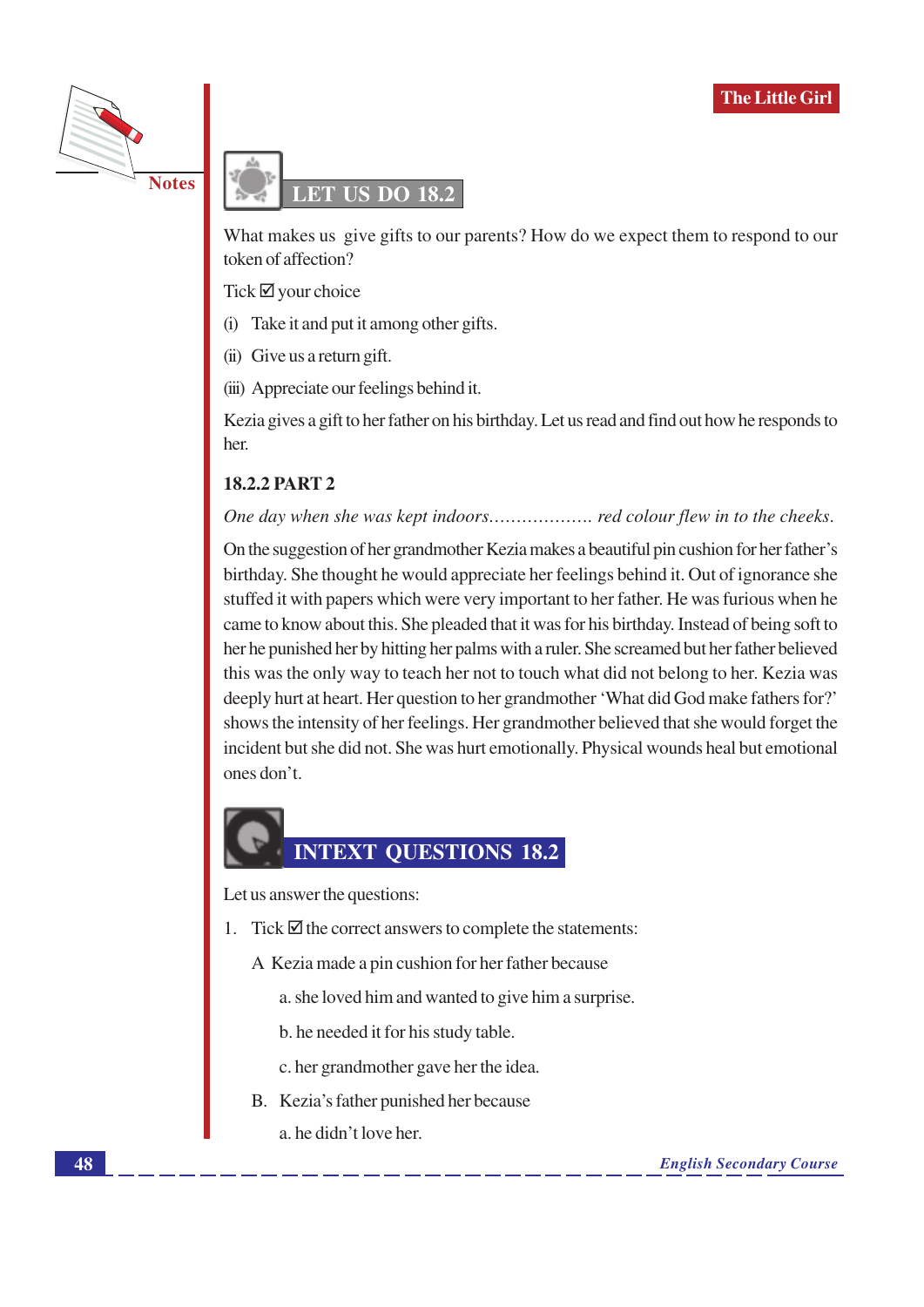b. he already had a pin cushion.

- c. Kezia had accidentally destroyed father's speech and punishment was his way of teaching her a lesson.
- 2. Kezia's grandmother believed that Kezia would forget the pain by next morning. Was she right? Pick out the words from the text to support your answer.
- 3. Kezia told the truth to her mother about the missing sheets of paper. Her mother handed her over to her father. Do you think it was right on her part? If you were in her mother's place, what would you have done?
- 4. Kezia clung to her grandmother and sobbed, "What did God make fathers for"? Why do you think she said so? Choose the correct option:
	- a. She found her father to be harsh and angry all the time.
	- b. She wanted to be with her grandmother only.
	- c. She wanted her father to spend more time at home with her.
- 5. You are Kezia. Express your feelings about your father's behaviour when you gave him a birthday gift. Write your answer in 50-60 words.



- 1. Pick out the words from the passage which are similar in meaning to the following:
	- a. small pieces of something
	- b. shouting with anger
- 2. Fill in the blanks in each of the following sets of sentences with suitable words from the bracket.
	- a. (planned, suggested, advised)
		- My brother me to see the doctor without delay.  $(i)$
		- $(ii)$ My friend that we should go for evening walk together.
	- b. (preparing, making, doing)
		- My sister is a beautiful sweater for me.  $(i)$
		- $(ii)$ Sooraj will not accompany us as he is <u>contained</u> for exams.
	- c. (gazed, stared, glanced)
		- She became self conscious when her teacher at her.  $(i)$
		- $(ii)$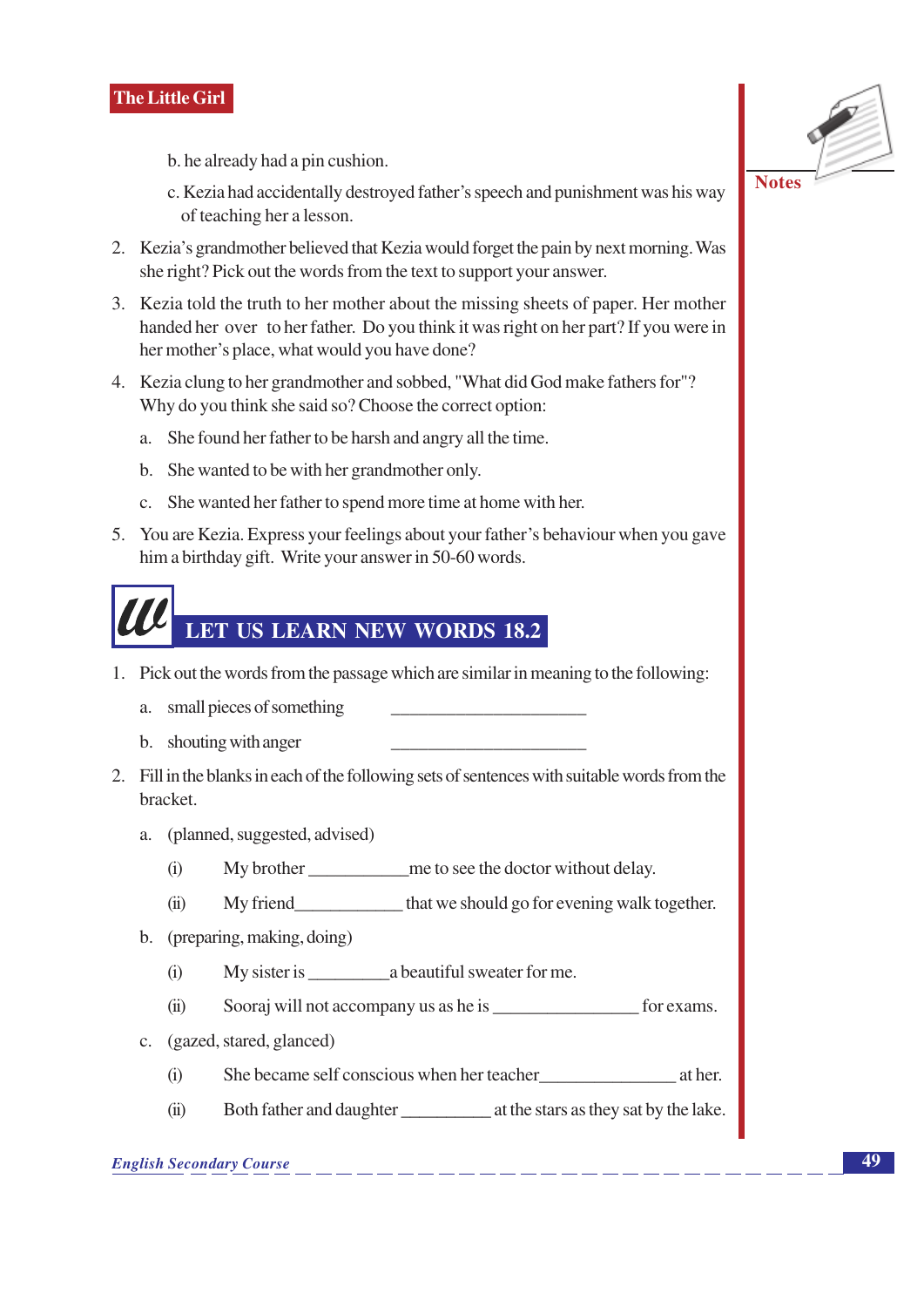

#### **18.2.3 PART 3**

#### 

Let us read and find out what Kezia's choice is: Kezia never got an opportunity to enjoy the company of her parents. She did not have an open relationship with them. In this unit we shall read what she thought when she found the McDonalds playing and enjoying together. She could see the thrill and joy on their faces. She wondered if it could be the same with her family. Her father had never been friendly with her, never encouraged her to feel free with him. She realized that all fathers are not alike. Her father was of a different sort. However, she wanted to enjoy her parents' company.

Another incident happened which made Kezia realise something new about her father. Kezia was left alone at night when her mother was hospitalized and her grandmother accompanied her (mother). She had a nightmare. She screamed calling out for grandmother. Her father came and comforted her. She had an opportunity to be close to him. The way he cared for her, comforted her, gave her a sense of security by taking her under his arms and made her realise that her father had indeed a big heart. He was not able to spend time with her because he was busy during the day. She says, "You have got a big heart, father dear."

# LET US DO 18.3

On Sunday your father gives you a choice: spend the day with your parents or go with your friends. What will you choose? Give at least two reasons for your choice.

### **INTEXT OUESTIONS 18.3**

#### A. Let us answer the following questions:

1. On the basis of your reading of the unit fill in the blanks in the following passage. The first letter of the word is given as a hint.

Kezia observed in the McDonalds family, that their father was d from her father. He spent t in the c of his five children. All of them were <u>f</u> \_\_\_\_\_\_ with their father and their life was \_h\_\_\_\_\_\_\_\_ and i \_\_\_\_\_\_\_\_. She thought perhaps all fathers are not \_s\_\_\_\_\_\_\_\_\_\_.

- 2. Write short answers to the following:
	- (i) Why was Kezia scared of being alone in the dark?
	- (ii) Why did Kezia cry out for her grandmother? Who attended to her?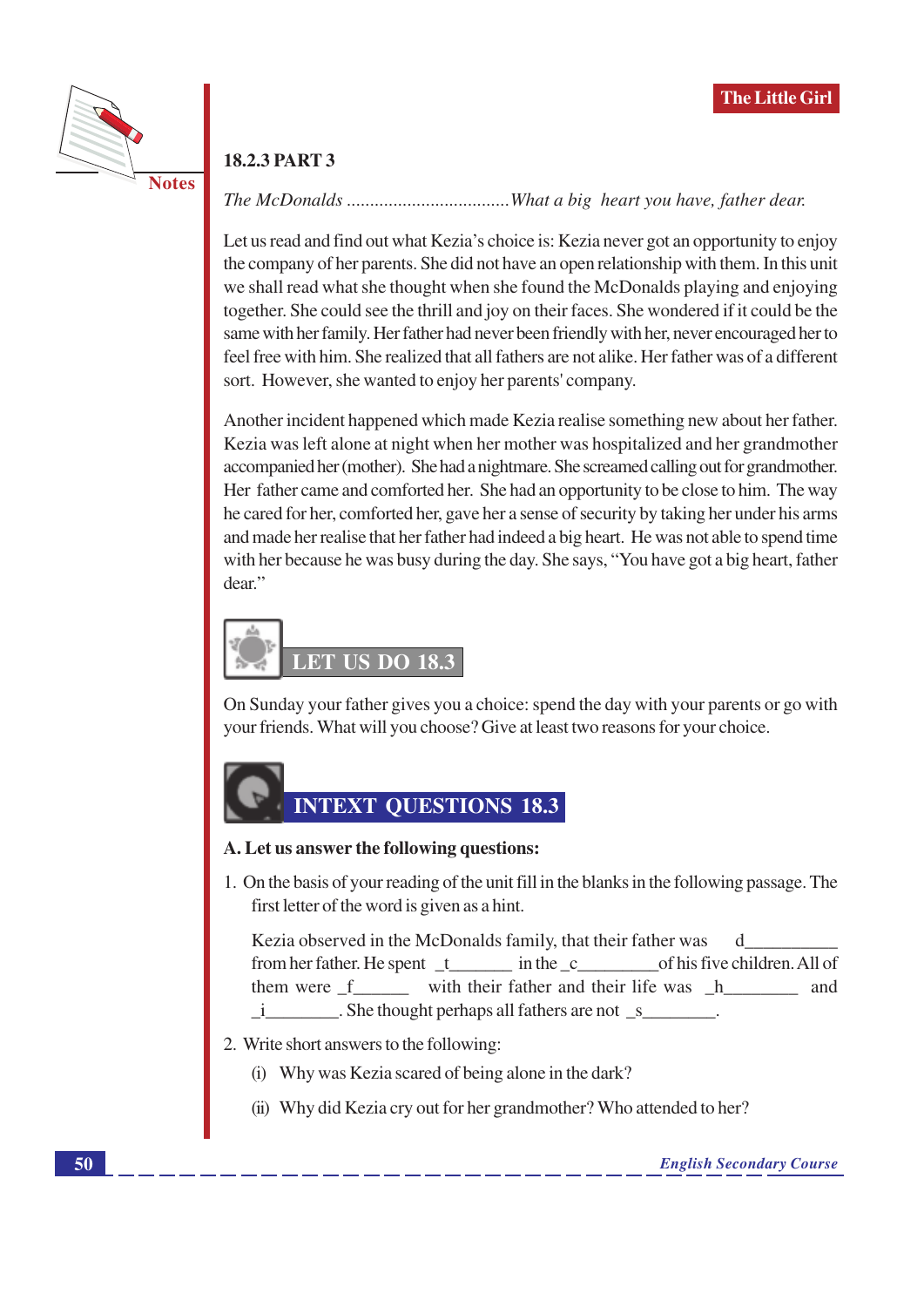- (iii) What did Kezia's father do when he found that she was frightened?
- (iv) Kezia found her father soft and caring. What did she think about her father after the incident of the nightmare?
- 3 Tick  $\boxtimes$  the right choice to complete the following statement:

On the night when Kezia was alone her father was very caring and warm in his behaviour towards her because

- (i) Kezia's grandmother had instructed him to be so.
- (ii) Kezia had called out for him.
- (iii) he cared for her though he had never expressed it.

### LET US LEARN NEW WORDS 18.3

- 1. Pick out the words from the passage which mean the opposite of the following:
	- Soft
	- Light
- 2. Fill in the blanks using appropriate words from the ones given in the box.

asked, shouted, screamed, trembling, shivering and shaking

- (i) My teacher found me with cold in the examination hall. She gave me her shawl. I felt warm and comfortable.
- (ii) During our visit to a zoo a Cheeta broke out of its cage and ran about. We stood under the tree fearing its attack.
- 
- $(iv)$  Sagar at the worker when he dropped the hammer on the glass table top.



#### **Exercise 1**

- 1. Read the following sentences and underline the verbs.
	- (i) Raman wanted to continue his studies after schooling but his father wanted him to join the family business. Raman discussed it with him and ultimately convinced him that he would help him as well as continue his studies through NIOS.

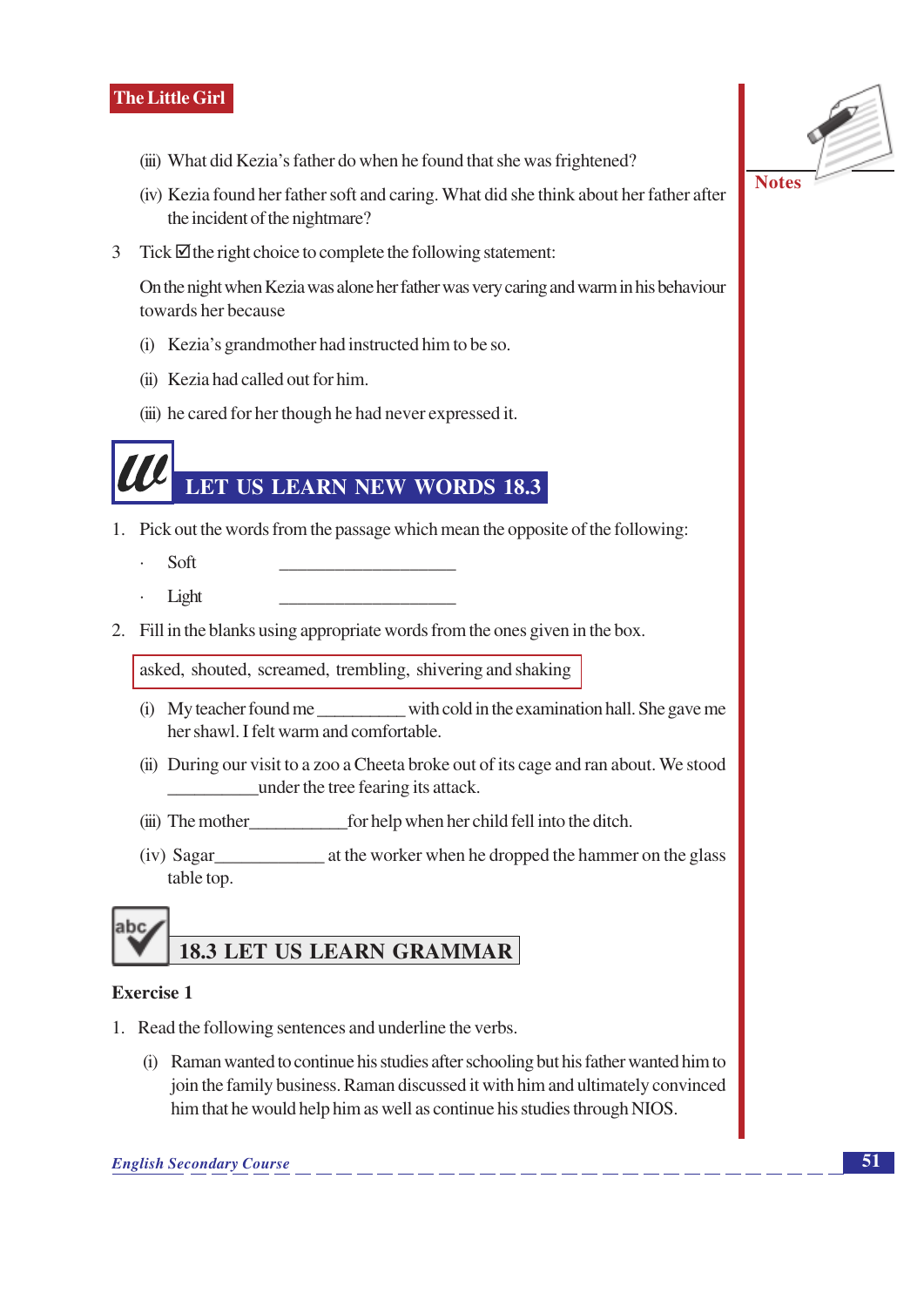

(ii) Yesterday I called my manager and expressed my desire to be allowed to handle the new machinery.

Note-These verbs are in their past form and are the example of simple past tense. Simple past tense refers to the action which took place in the past and the verbs (action words) are used in their second form.

Simple past is some times indicated by the past signals such as 'yesterday', 'last Sunday', 'previously' etc.

2. Fill in the following blanks with the correct form of the verbs given in brackets.

Last Monday we (go) to attend parents' day in my daughter's Aanganwadi (tell) me that she (want) to participate school. The teacher in sports as well as cultural activities in the *Aanganwadi* but due to her poor health (allow) her to take part only in one activity. she

#### **Exercise 2**

- 1. Read the following sentences carefully and notice the structure of each sentence.
	- a. Why did he give up his studies after schooling?
	- b. He gave up studies because his father wanted him to help him in his family business.
	- c. Didn't you advise him to join NIOS and appear for his examination?
	- d. Yes, I told him about NIOS. He said that he would think over it.
		- Sentence (a) begins with interrogative word 'Why' and a question has been asked. The structure of the sentence is: 'interrogative word + did + subject + verb in its root form'.
		- e.g., why + did + he + give up?
		- Sentence (c) is also a question beginning with didn't (negative) + subject +verb in its root form  $+$  object. These questions are in the simple past tense.
		- Sentence (b) and (d) are statements in the past tense, and their structures are  $\bullet$  $sub + verb + object.$

**Note:** Statements (positive) in simple past take the  $2^{nd}$  form of the verb but Interrogative sentences begin with interrogative words - (when, why, where) followed by did/didn't and subject, and the verb is used in its root form.

Read the following statements and write appropriate questions against each one keeping the underlined words in focus. One has been done for you:

Example:

Statement: Last Sunday he went to Chennai.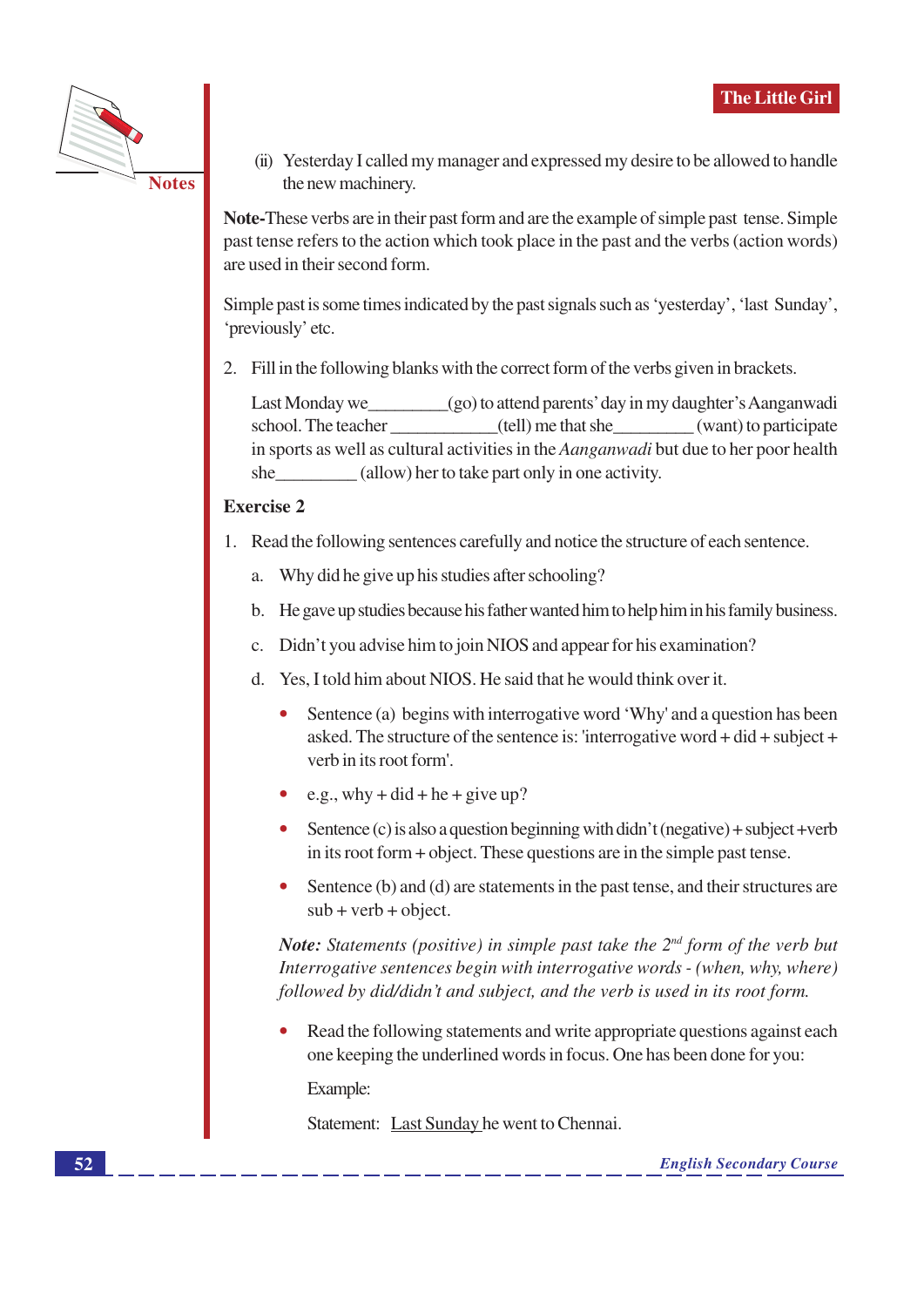- Q. When did he go to Chennai?
- (i) He joined his office last month.
	- $Q.$  $\gamma$
- (ii) They built their office in Badli Village, after shifting from Badarpur.
	-
- (iii) They sold their old house in order to buy a new one.

# 18.4 LET US WRITE

- 1. Write about Kezia's father's attitude towards her in 50-60 words.
- 2. Think of a situation when someone did not listen to you. How did you feel at that time? Express yourself in 100 words.
- 3. Image that you are Kezia's father. The incident of the nightmare has brought about a change in your feelings/attitude towards Kezia. Write your experience, in about 80 words.
- 4. The dark didn't matter, she lay still. 'Explain the significance of the statement with reference to Kezia's relationship with her father.
- 5. Describe any incident where you misunderstood a person, but later realised the truth.



In this lesson you have learnt the importance of inter-personal relationships between parents and their children, siblings and elders in a family for a smooth and successful life and a congenial atmosphere in the family.

For better relationship the first and foremost factor is mutual interaction and regular communication among the members of a family because through communication only we can understand each other's aspirations, expectations, desires, strengths and weaknesses in a better way.

It is essential that parents should spend time with their children. They should give them freedom and opportunities to express themselves. Parents should give them respect and due attention to boost their self esteem and self confidence. Children don't like when parents/elders thrust their view point and decision on them. This attitude curbs their free thinking, creativity, independent decision making ability, in other worlds the spontaneous development of personality gets hampered. Another important factor affecting relationship

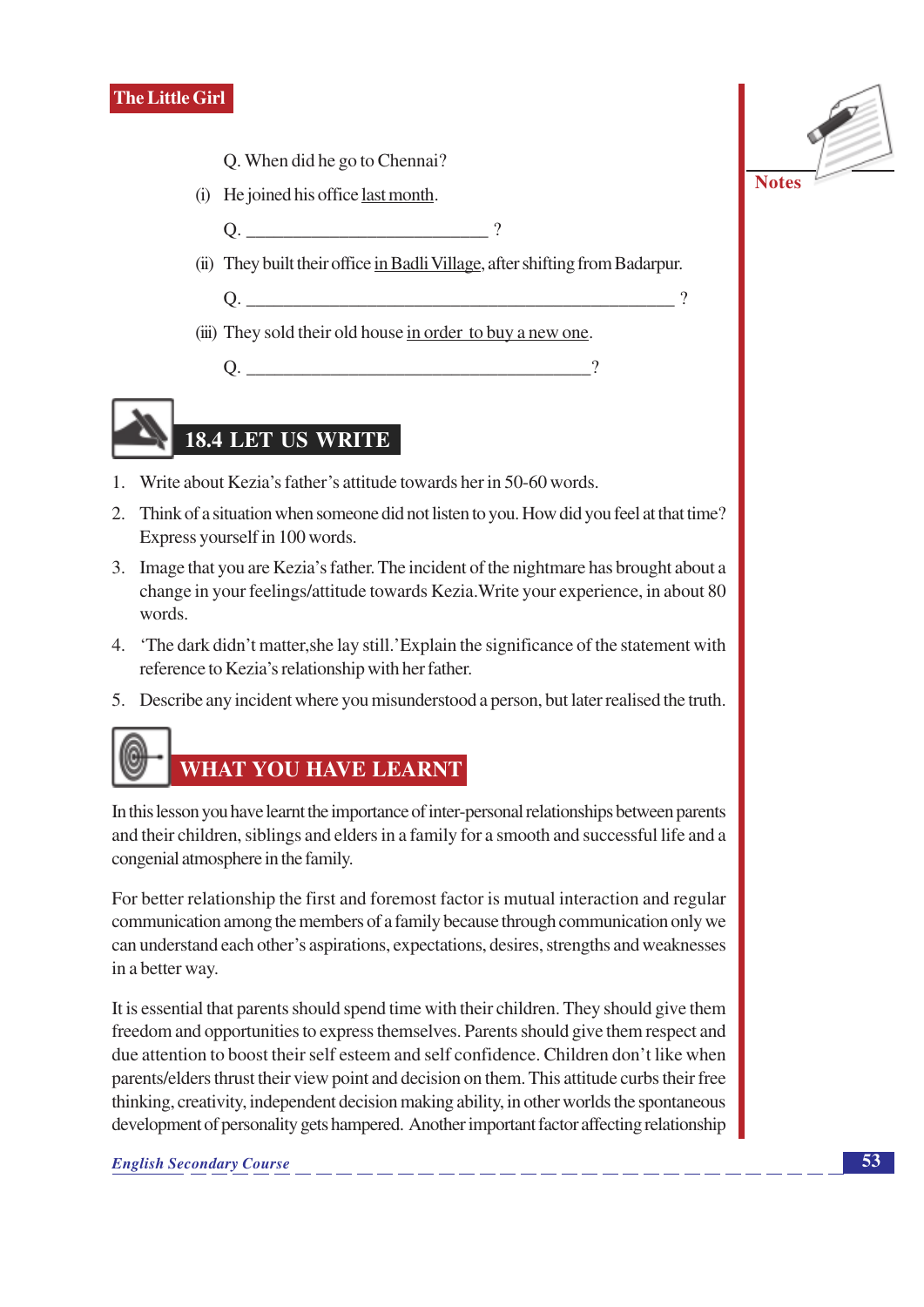

is that each member-child or parents should feel the necessity of fulfilling responsibilities towards one another. Otherwise things don't work and there cannot be mutual understanding and comfortable atmosphere in the family.

## **TERMINAL QUESTIONS**

- 1. Answer the following questions in about 100 words each.
	- (i) Comment on the role of grandmother in trying to make the family atmosphere warm and friendly.
	- (ii) Why do you think people give gifts to their loved ones?
	- (iii) Do you think Kezia's father was a cruel man who didn't love his daughter? Give reasons.
- 2. You are Seema /Arjun. You have got an appointment with Kezia's mother for an interview. Complete the following conversation you had with Kezia's mother using the words/phrases given in the box at the end:

Arjun: Good morning Madam.

Mother: Good morning, please, come in.

Arjun: Madam your daughter Kezia is a sweet girl. It seems she is very scared of her father. Is she scared of you too?

Mother: She is very shy and sensitive. She takes her father's comments to heart.I don't think she is scared of me.

Mother: Not much, because the keeps me busy. In addition I work for a from home. Her grandmother is there to give her

Arjun: Why is her father always so \_\_\_\_\_\_\_\_\_\_\_with her? Doesn't he for her?

Mother: He does. But he doesn't it.

Arjun: Why don't you support her when her father scolds/punishes her?Don't you care for her feelings?

angry, company, spend time, care, listen, right, household work, show, firm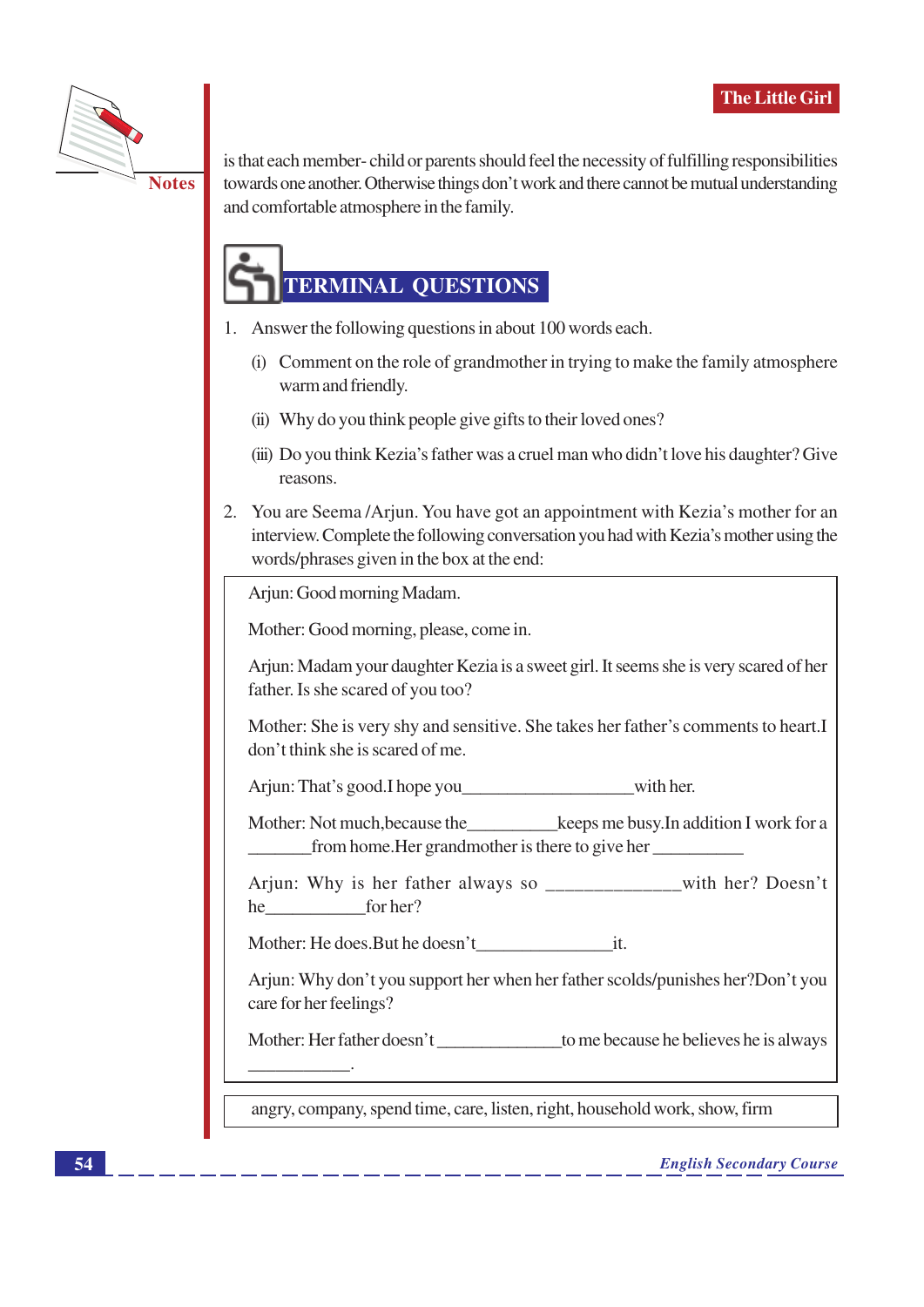- 3. Given below are the extracts from the personal diaries of three students about their relationship with their parents. Go through them and write briefly about your relationship with your parents.
	- A. My parents are very strict about my daily routine, such as studies, food habits, choice of clothes, hobbies, friends etc. They think they are always right.

They expect me to obey them, help them, follow their orders, then everything will be smooth in our life. How shall I learn to meet the challenges of the changing world? I don't understand.

- B. I am free to persue my routine, have my likes and dislikes. My parents quide me when and where I need. I discuss and arque with them. But the decision is my own. They are my friends rather than my bosses. I am really fortunate. I feel it is my responsibility to share their problems and support them in their hour of need.
- C. My parents are very liberal in providing me a comfortable life and freedom, but they have no time for me. They don't bother to spend time with us. I wish I could share my experiences and problems with them and feel a family bond.

Now write about your relatonship with your parents in your diary.



#### **18.2.1 PART 1**

#### **INTEXT OUESTION 18.1**

- 1. (i) Kezia was scared of her father and therefore did not feel free with him. It is evident from the expressions in the text. 'He was a figure to be feared and avoided'.
	- (ii) Lack of confidence in the presence of her father. She never stuttered in the presence of others.
	- (iii) Kezia's parents never encouraged her to have a free and informal interaction with them. On Sunday noons her grandmother sent her to the drawing room to have a nice talk with them. She always found her father stretching on the sofa with his handkerchief on his face and her mother reading. She sat on a stool watching them and waiting for their attention until he woke up, looked at her. Instead of giving a welcome smile and calling her affectionately to him, he remarked 'Don't stare so, Kezia, you look like a brown owl'. Such remarks would certainly work as a blow to the child's desire to get closer to her parents.



**Notes**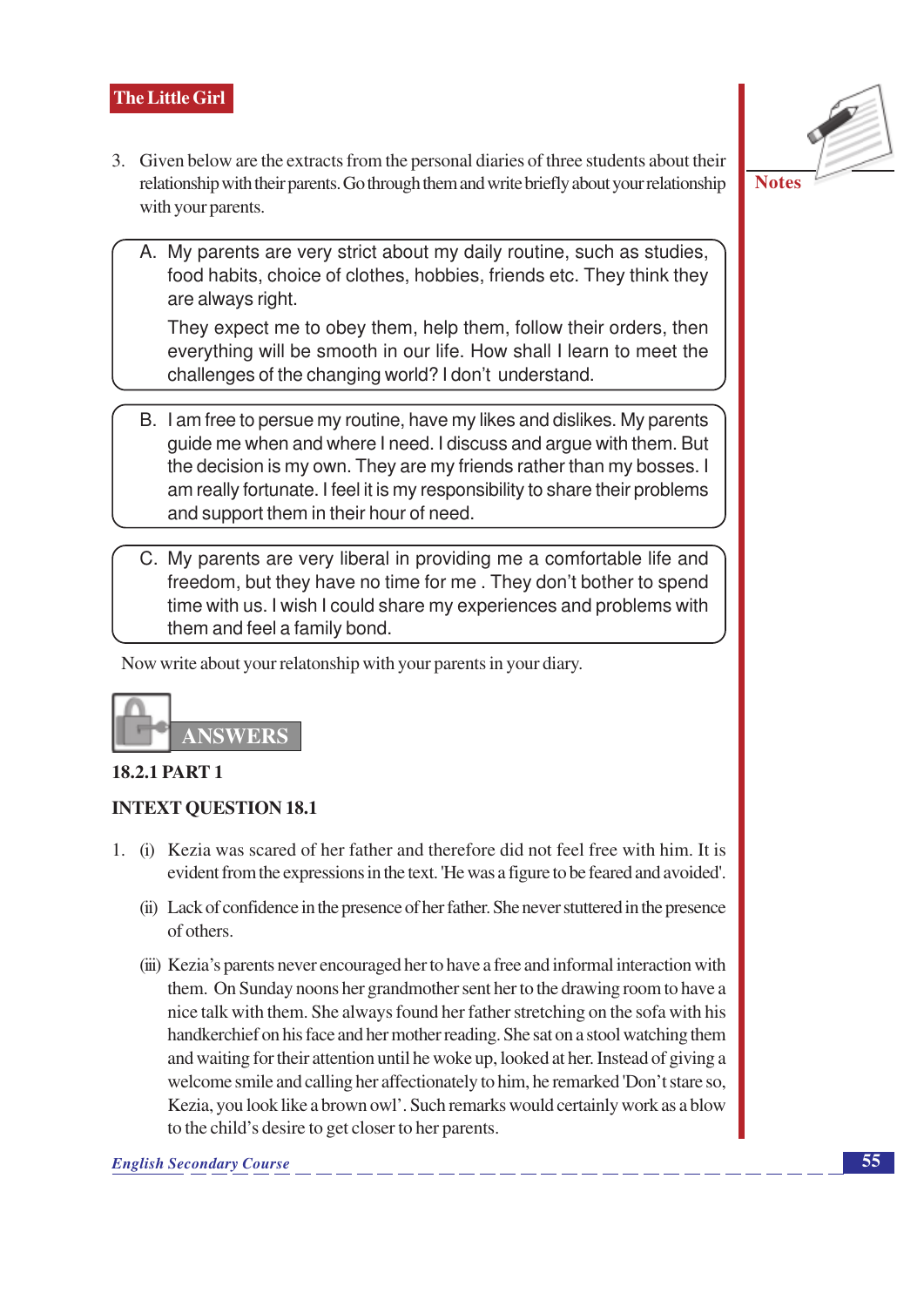

(iv) You will give your own expectation. You can start with 'I would expect....

- 2. Hint
	- spend time with her
	- pay attention to her
	- take interest in her
	- $\bullet$ guide her, wherever necessary
- 3. You shall give your own expectation. You can start with *'I would expect*..
- a) True, b) Not sure, c) Not sure, d) True, e) Not sure, f) True  $4.$
- 5. All the above reasons

#### **LET US LEARN NEW WORDS 18.1**

gravely

wretched

**18.2.2 PART 2** 

#### **INTEXT QUESTION 18.2**

- 1.  $(c)$
- 2.  $(c)$
- 3. No, she was not right because Kezia didn't forget it. Whenever she saw her father she put her hands behind her.
- 4. Put yourself in mother's place, think over the situation and write your own answer
- $5.$  (a)

#### **LET US LEARN NEW WORDS 18.2**

- $\mathbf{1}$ (a) scraps
	- (b) hue and cry
- 2  $a(i)$  advised (ii) suggested b (i) making (ii) preparing

c (i) stared (ii) gazed

#### **18.2.3 PART 3**

#### **INTEXT QUESTION 18.3**

1. different, time, company, free, happy, interesting, similar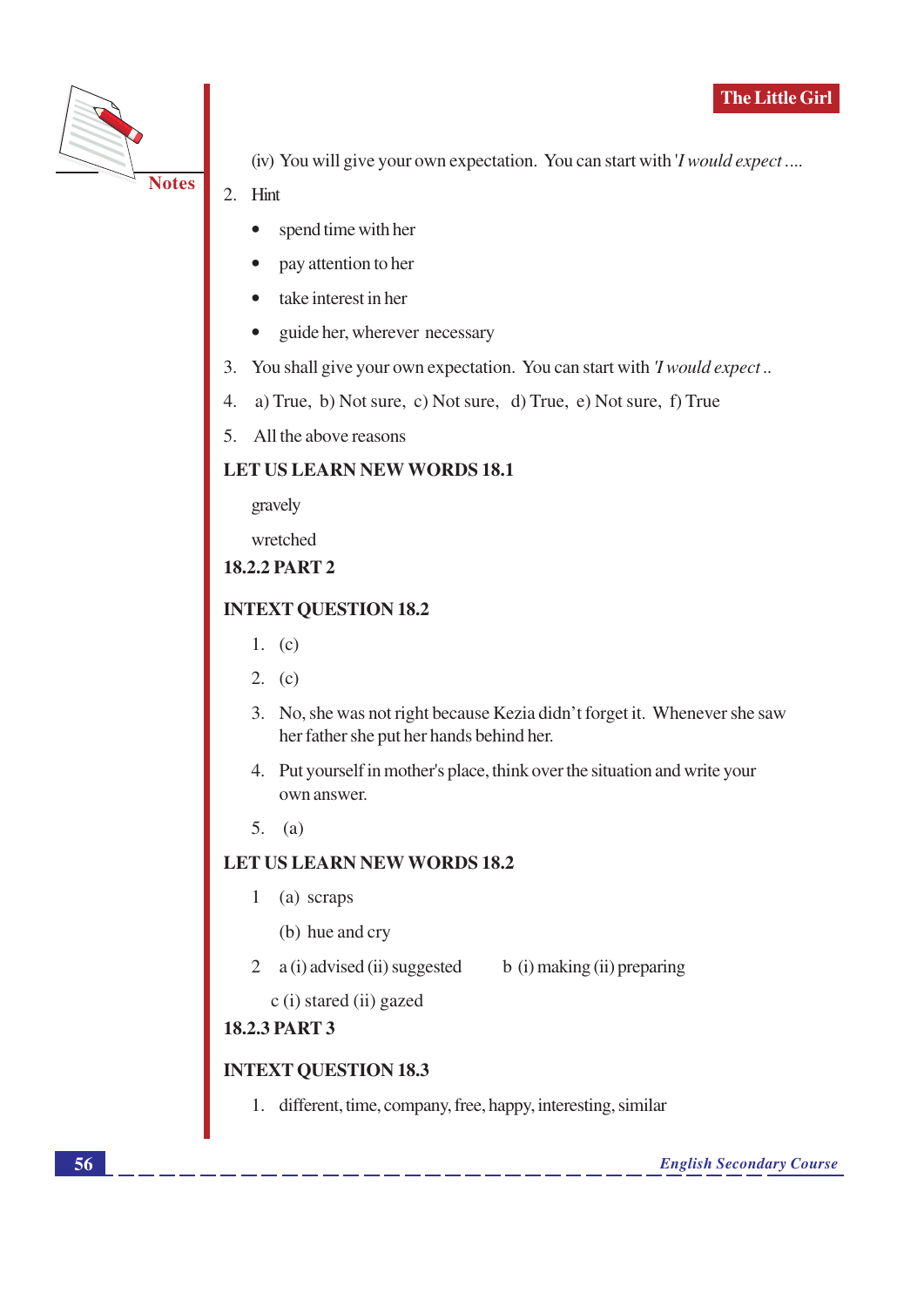- $2. (i)$ She had nightmares when she was alone in the dark.
	- $(ii)$ Because she had a nightmare, her father attended her.
	- He carefully tucked up the child and lay down beside her, snuggled her  $(iii)$ head under his arm.
	- She realized that her father was a soft hearted man. He could not spend  $(iv)$ time with her because he was busy in business matters.
- $3<sup>1</sup>$  $(iii)$

#### **LET US LEARN NEW WORDS 18.3**

- 1. hard. dark
- $\overline{2}$ (i) shivering (ii) trembling (iii) screamed, (iv) shouted

#### **18.3 LET US LEARN GRAMMAR**

#### **Exercise 1**

- (i) Raman wanted to continue his studies, after schooling but his father wanted him to join the family business. Raman discussed with him and ultimately convinced him that he would help him as well as continue his studies through NIOS.
- (ii) Yesterday I phoned my manager and expressed my desire to be allowed to handle the new machinery.
- 2. went, reported, wanted, allowed

#### **Exercise 2**

- (i) When did he join his office?
- (ii) Where did they build their office after shifting from Badarpur?
- (iii) Why did they sell their old office?

#### **18.4 LET US WRITE**

To answer this questions you can consider the following words and expressions

Always gave instructions/advice, disapproved every action of hers, didn't give her time, never encouraged her for interaction, harsh in his behaviour, used unpleasant words for her.

#### **TERMINAL QUESTIONS**

 $\mathbf{1}$ 

(i) She played the role of an elderly and caring person in the family, spent time with Kezia and took interest in her matters, encouraged her to have a nice talk with her parents,